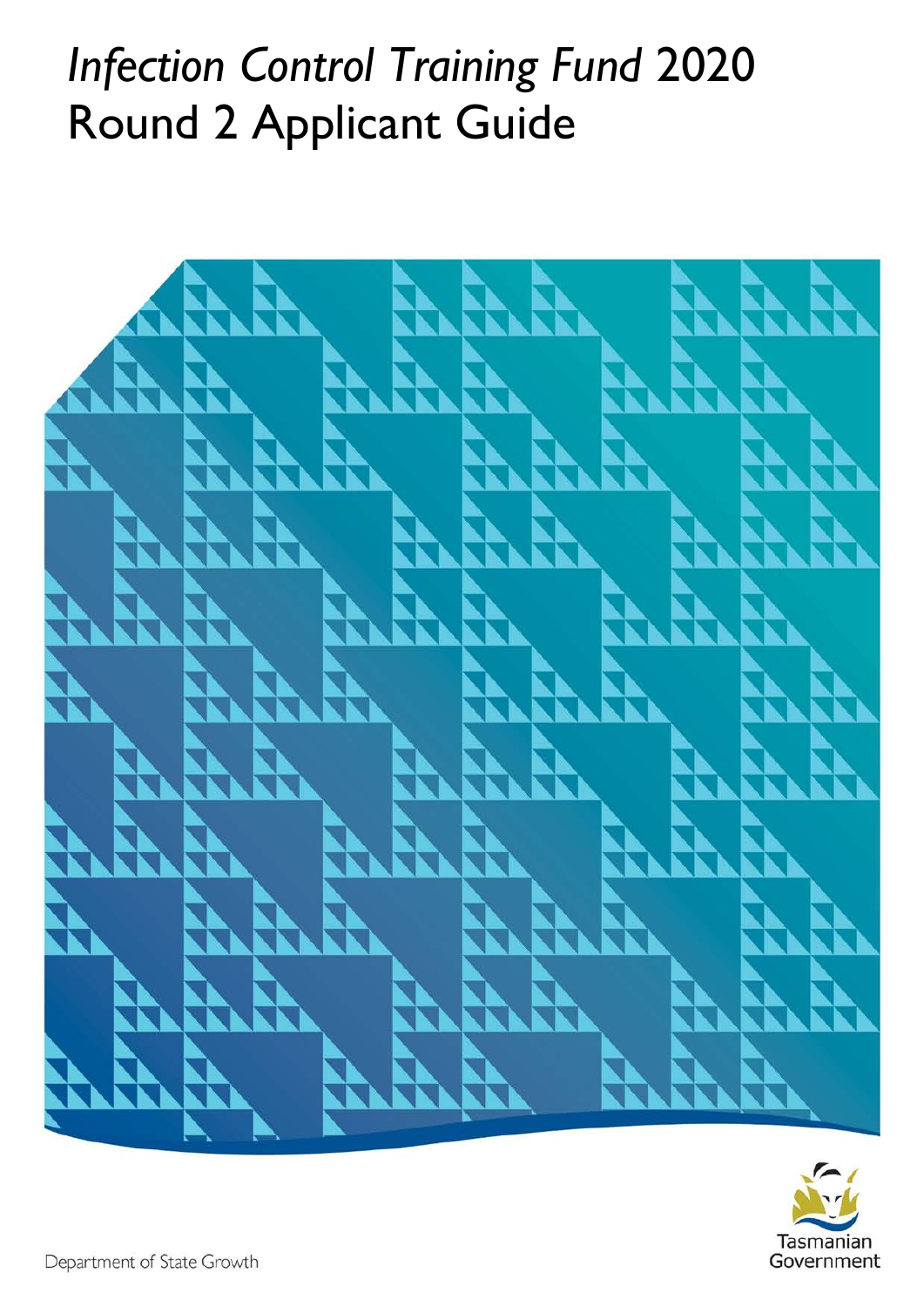### **Contents**

| Criterion 1 - Determining the required number of places and establishing the RTO's capacity to deliver training |  |
|-----------------------------------------------------------------------------------------------------------------|--|
|                                                                                                                 |  |
|                                                                                                                 |  |
|                                                                                                                 |  |
|                                                                                                                 |  |
|                                                                                                                 |  |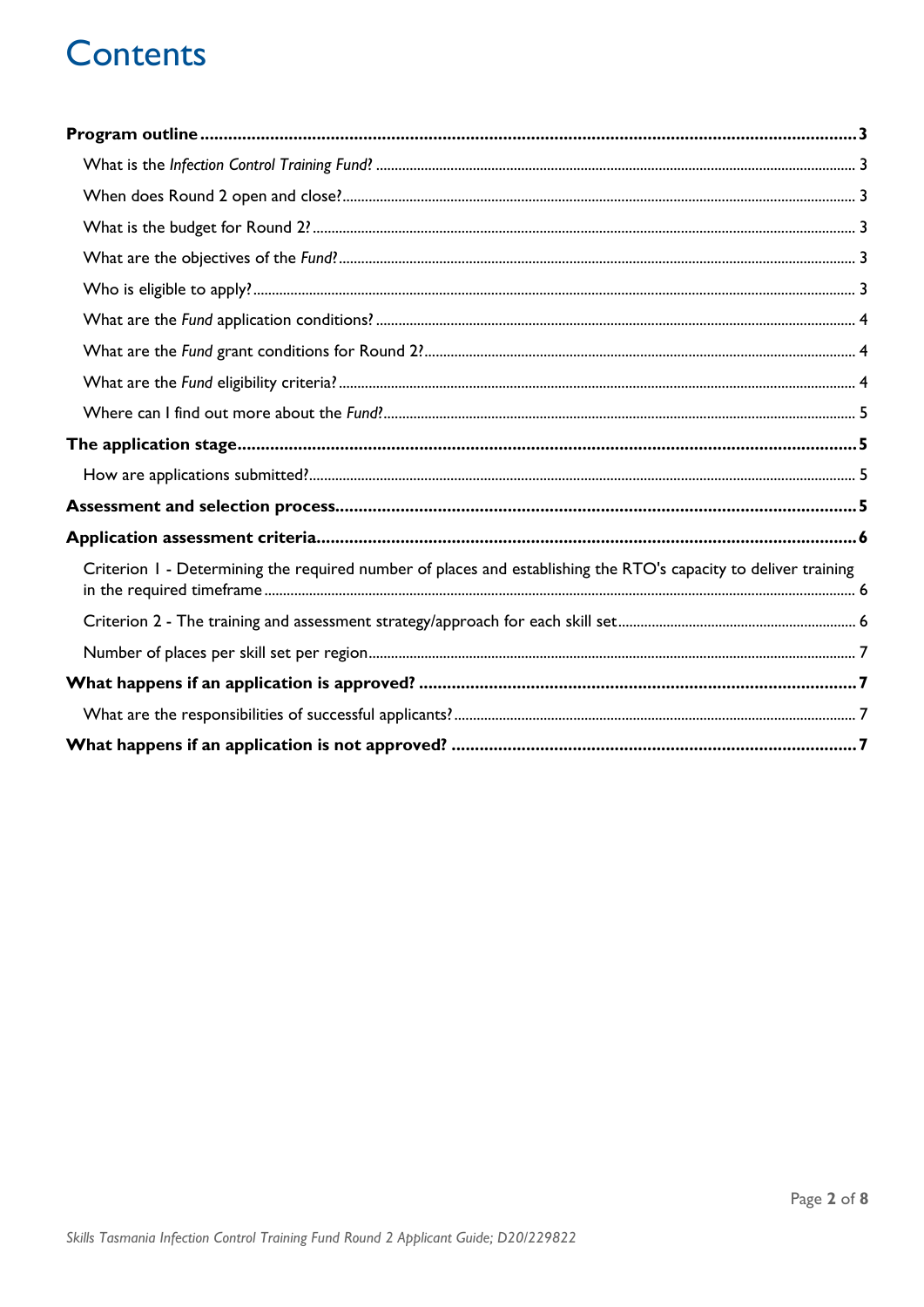## <span id="page-2-0"></span>Program outline

### <span id="page-2-1"></span>What is the *Infection Control Training Fund*?

The Australian and Tasmanian Governments have entered into a partnership to support the delivery of infection control training at no (or low) cost to customer-facing workers. In Tasmania, the *Fund* is managed by Skills Tasmania.

The *Fund* consists of two Rounds:

- Round 1, which closed to applications on 17 August 2020, provided funding for the following skill sets to employees of the retail, food handling and transport and logistics sectors:
	- o HLTSS00065 Infection Control Skill Set (Retail)
	- o HLTSS00066 Infection Control Skill Set (Food Handling)
	- o HLTSS00067 Infection Control Skill Set (Transport and Logistics)
- Round 2 will provide funding for the following skill sets:
	- o HLTSS00065 Infection Control Skill Set (Retail)
	- o HLTSS00066 Infection Control Skill Set (Food Handling)
	- o HLTSS00067 Infection Control Skill Set (Transport and Logistics)
	- o BSBSS00095 Cross-sector Infection Control Skill Set
	- o CHCSS00114 Entry into Care Roles Skill Set
	- o HLTINF001 Comply with infection prevention and control policies and procedures (employees of the care sector only)

The *Fund* aims to provide an equitable spread of grants across industries and regions.

#### <span id="page-2-2"></span>When does Round 2 open and close?

Applications for Round 2 will be accepted from 3 October 2020 until **the program closes at 2pm on 19 October 2020**.

### <span id="page-2-3"></span>What is the budget for Round 2?

The budget for Round 2 is \$840,000.

#### <span id="page-2-4"></span>What are the objectives of the *Fund*?

The objectives of the *Fund* are to provide training places in infection control skill sets to:

- support businesses to reopen and continue to operate safely following the COVID-19 health and economic crisis
- reduce the risk of transmission of COVID-19
- support consumer confidence that it is safe to re-engage and continue to engage with businesses

#### <span id="page-2-5"></span>Who is eligible to apply?

To be eligible to apply, applicants must be: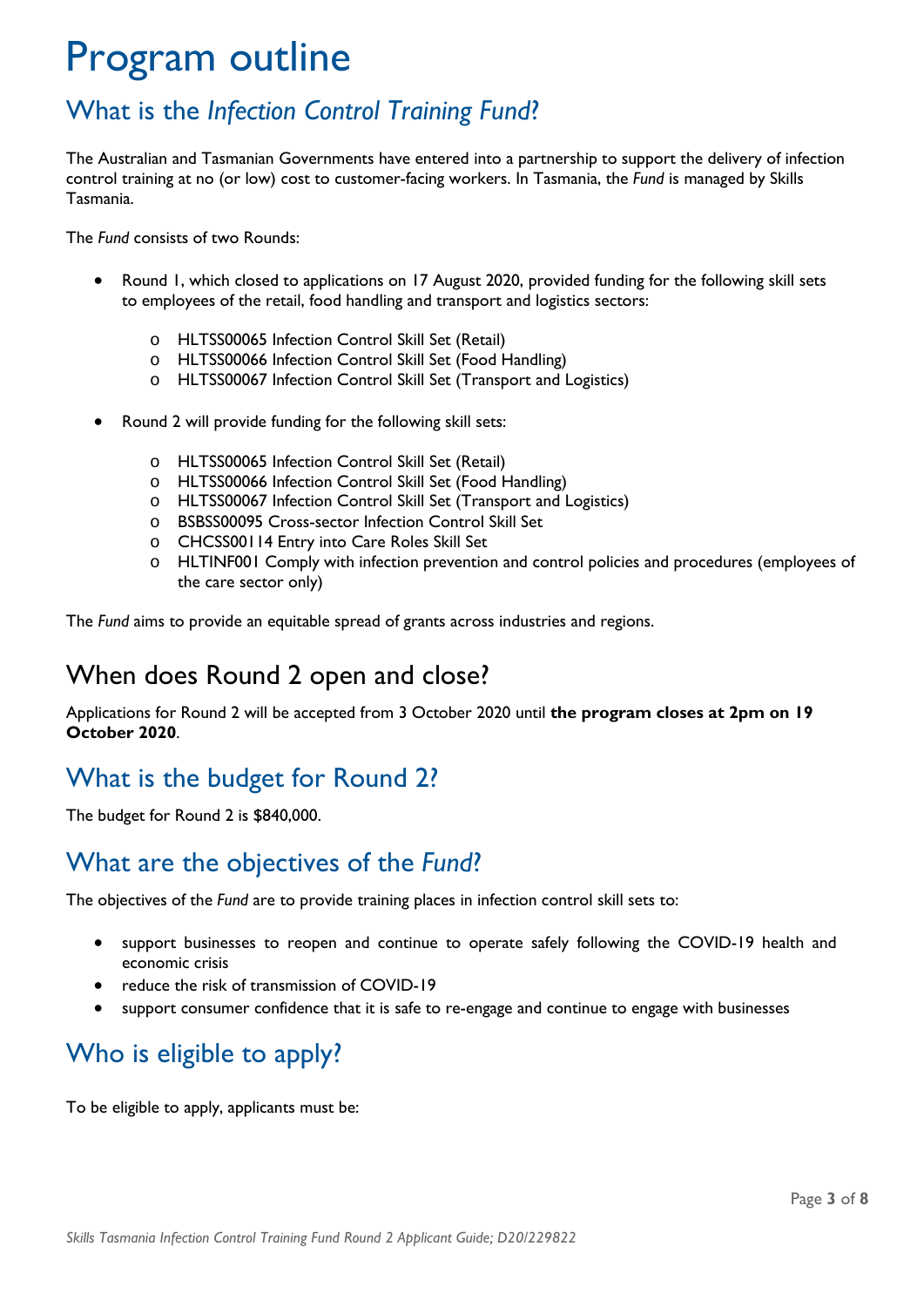- 1. a Skills Tasmania endorsed registered training organisation (RTO) and the RTO must appear on the list on the Skills Tasmania website: https://www.skills.tas.gov.au/providers/rto/non\_endorsed\_rtos [https://www.skills.tas.gov.au/providers/rto/non\\_endorsed\\_rtos](https://www.skills.tas.gov.au/providers/rto/non_endorsed_rtos)
- 2. scoped for the skill set/s for which they are applying and the scope must include Tasmania as a delivery site.

### <span id="page-3-0"></span>What are the *Fund* application conditions?

To be eligible to be assessed, applicants must:

- 1. meet the applicant eligibility criteria
- 2. address the assessment criteria:
	- *Criterion 1 – Determining the required number of places and establishing the RTO's capacity to deliver training in the required timeframe*
	- *Criterion 2 – The training and assessment strategy/approach for each skill set*
- 3. apply for training places for one or more of the following skill sets:
	- HLTSS00065 Infection Control Skill Set (Retail)
	- HLTSS00066 Infection Control Skill Set (Food Handling)
	- HLTSS00067 Infection Control Skill Set (Transport and Logistics)
	- BSBSS00095 Cross-sector Infection Control Skill Set
	- CHCSS00114 Entry into Care Roles Skill Set
	- HLTINF001 Comply with infection prevention and control policies and procedures (employees of the care sector only)
- 4. complete the RTO declaration in the application.

#### <span id="page-3-1"></span>What are the *Fund* grant conditions for Round 2?

The conditions for Round 2 are:

1. Skills Tasmania will pay the following totals per skill set/per place to successful applicants for learners who complete each skill set. This will be paid when the RTO reports AVETMISS activity data and may be subject to a requirement to provide evidence of training to individuals:

| HLTSS00065 Infection Control Skill Set (Retail)                  | \$300 |
|------------------------------------------------------------------|-------|
| HLTSS00066 Infection Control Skill Set (Food Handling)           | \$300 |
| HLTSS00067 Infection Control Skill Set (Transport and Logistics) | \$300 |
| BSBSS00095 Cross-sector Infection Control Skill Set              | \$300 |
| CHCSS00114 Entry into Care Roles Skill                           | \$960 |
| HLTINF001 Comply with infection prevention and control policies  | \$300 |
| and procedures                                                   |       |

2. All approved training must be delivered within 4 months of approval.

#### <span id="page-3-2"></span>What are the *Fund* eligibility criteria?

1. The skill set/s for which training is provided must relate directly to the type of business whose staff are receiving training if the skill set is industry-specific.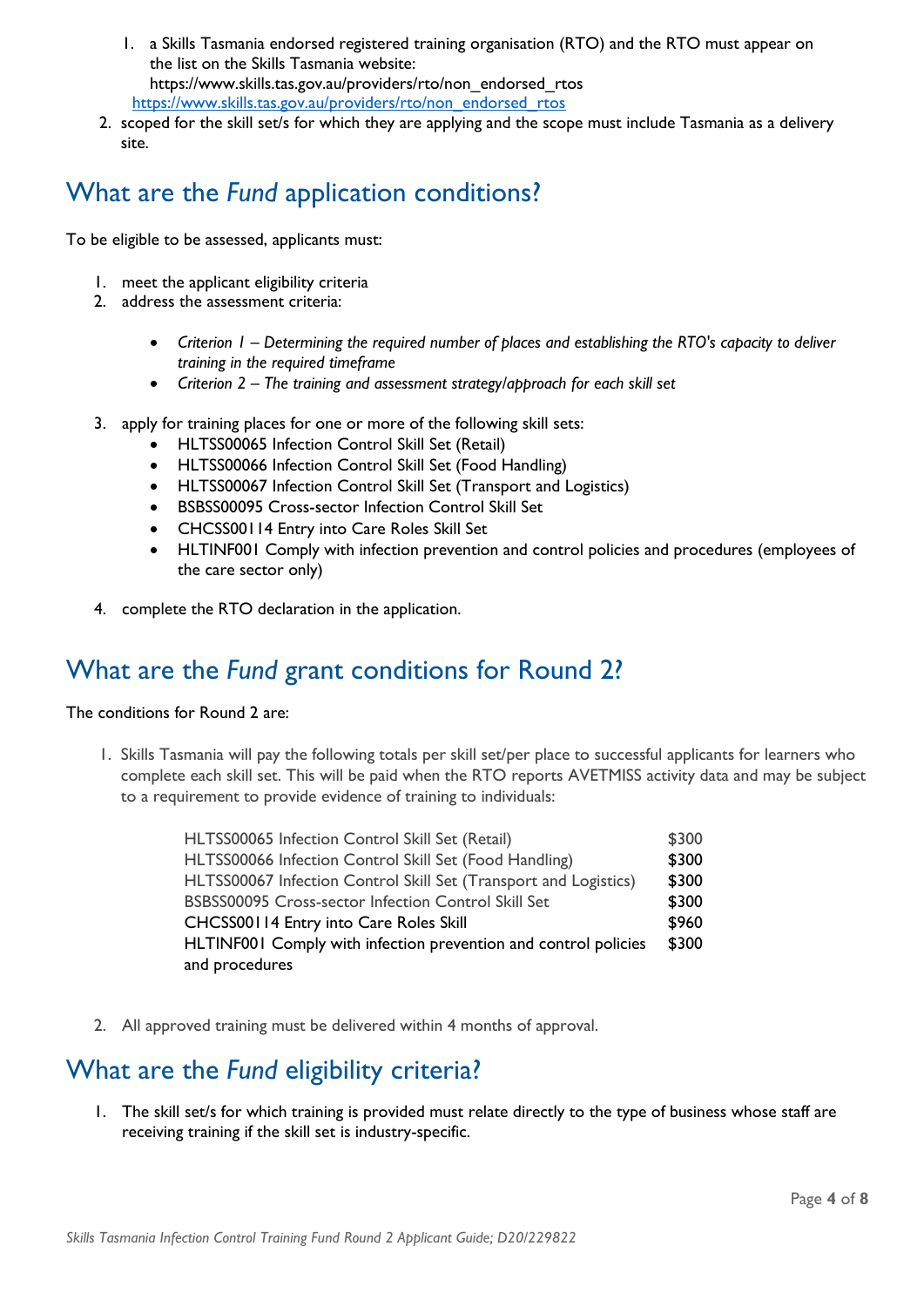- *2.* **Only employees of the care sector are eligible for funding for** *HLTINF001 Comply with infection prevention and control policies and procedures.*
- 3. Learners must be currently employed and may include casual employees and those on *Jobkeeper*  payments.
- 4. Learners who have completed *HLTINF001 Comply with infection prevention and control policies and procedures, CHCCCS015 Provide individualised support* or *HLTWHS002 Follow safe work practices for direct client care* within the previous 5 years whose training was funded by Skills Tasmania **are eligible** for funding**.**
- 5. Employees of the Australian, Tasmanian and local governments are **not eligible** for funding.

#### <span id="page-4-0"></span>Where can I find out more about the *Fund*?

The *Fund* manager, Deb Wilcox, is available to answer questions about the *Fund*: 03 6165 6060 or [deb.wilcox@skills.tas.gov.au](mailto:deb.wilcox@skills.tas.gov.au)

### <span id="page-4-1"></span>The application stage

#### <span id="page-4-2"></span>How are applications submitted?

Applications must be submitted via the SmartyGrants online grants system.

#### **The application can be found at:<https://skills.smartygrants.com.au/ICTF2>**

SmartyGrants will send an automatic acknowledgement to the applicant when the application has been lodged successfully.

Questions in relation to using the online application or on the SmartyGrants interface can be answered via the online [Help Guide,](https://help.smartygrants.com.au/resources/help-guide-for-applicants/) or on [SmartyGrants' Applicant FAQ](https://help.smartygrants.com.au/using-smartygrants/faq) page. Applicants can also e-mail [service@smartygrants.com.au](mailto:service@smartygrants.com.au) or call 03 9320 6888. (Support Desk hours are 9 am – 5 pm (AEST), Monday through Friday).

**All applications must be submitted** *prior* **to the closing time of 2pm, 19 October 2020.**

### <span id="page-4-3"></span>Assessment and selection process

Applications will be managed and assessed in accordance with the Treasurer's Instruction *FC-12 Grant Management*  and the Department of Treasury and Finance *Best Practice Guide for the Administration of Grants.*

Applicants must have addressed each of the assessment criteria and attached any required documents to be eligible to be assessed.

In order to ensure that the aims of the *Fund* are achieved, the group of applications approved will represent an equitable mix of applications that satisfactorily address the assessment criteria, meet a benchmark score and together cover the broadest possible mix of Tasmanian regions and industries.

The process is:

1. applications will be screened for eligibility when the *Fund* closes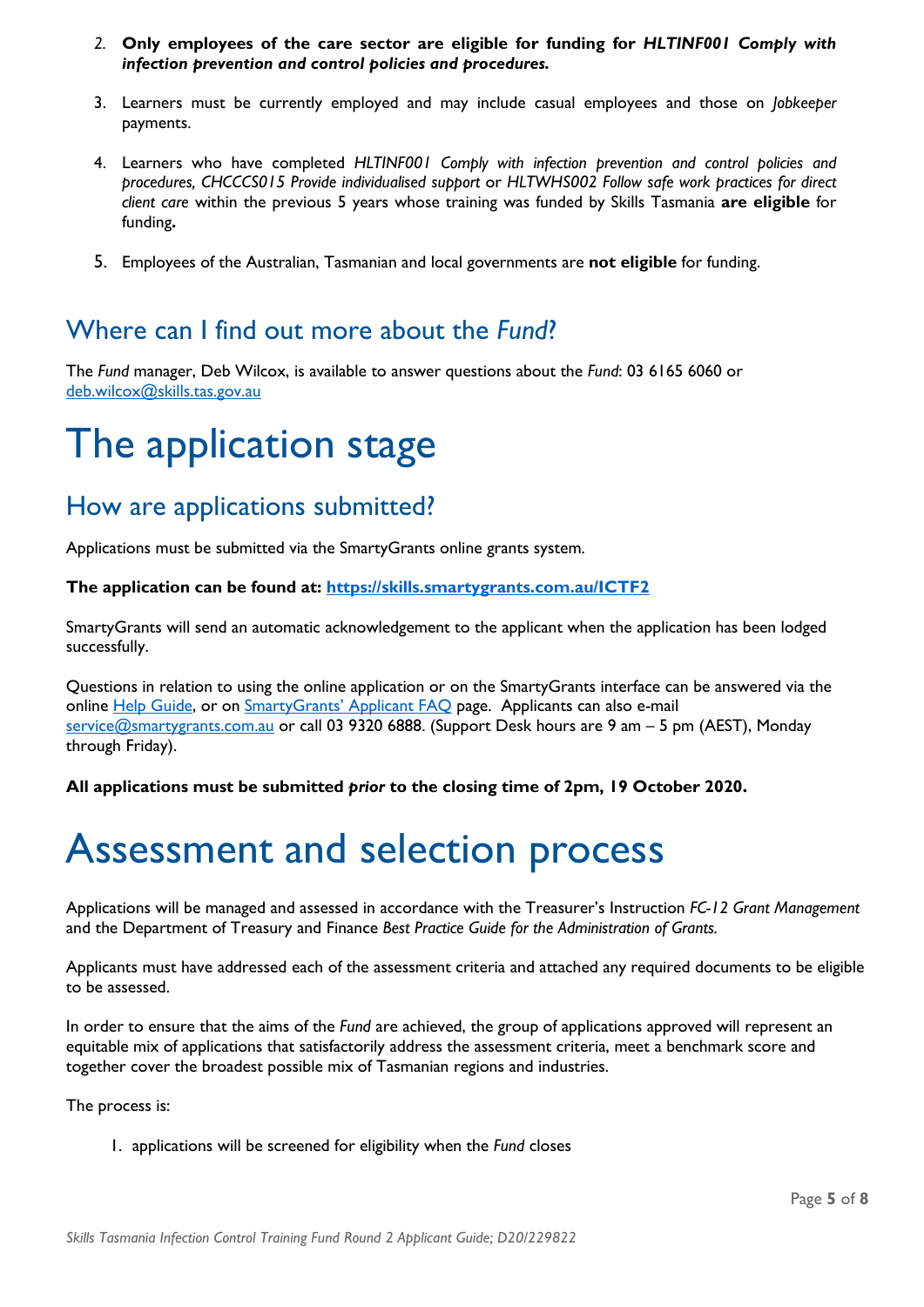- 2. eligible applications will be assessed by the *Fund* manager against the assessment criteria using an assessment tool
- 3. grant recommendations are made by the *Fund* manager and presented in a report to the Skills Tasmania General Manager
- 4. successful and unsuccessful applicants will be notified of the outcome of their applications via email.

### <span id="page-5-0"></span>Application assessment criteria

All applicants must address two assessment criteria and attach a training and assessment strategy for each skill set applied for. The criteria are of equal weight.

#### <span id="page-5-1"></span>Criterion 1 - Determining the required number of places and establishing the RTO's capacity to deliver training in the required timeframe

**The RTO must detail the methodology used to determine the number of places required and of its capacity to deliver training within 4 months of approval for the number of places for which it has applied.**

#### **To address this criterion, applicants must:**

- 1. Detail the method used to determine the number of training places required. **Stating that emails or phone calls were made is not sufficient to address this criterion.** While employer support letters can be used as a method of evidencing how the number of places was determined by the applicant, employer support letters are not mandated for the Fund. However, **the information provided must include enough detail to show that the method used is a reliable and thorough method and that the number of places is as accurate as possible in the absence of written employer support.**
- 2. Outline how it has been determined that the RTO will be able to provide training in 4 months for the number of places for which it has applied.
- 3. Provide the names and location of trainers who will provide the training.

#### <span id="page-5-2"></span>Criterion 2 - The training and assessment strategy/approach for each skill set

**The RTO must provide a training and assessment strategy for each skill set for which it has applied showing the specific training methods and resources to be used to provide training to Tasmanian learners.**

#### **To address this criterion, applicants must:**

- 1. Provide a training and assessment strategy for each skill set applied for that clearly shows the specific methods to be used to provide the training for each skill set. If a range of training options will be offered, the RTO must outline here which will be the primary method of training and how this has been determined to be the most suitable for Tasmanian learners.
- 2. Ensure that the training and assessment strategy is suitable for and relevant to Tasmanian learners and shows the specific resources to be used to provide the training including online training systems.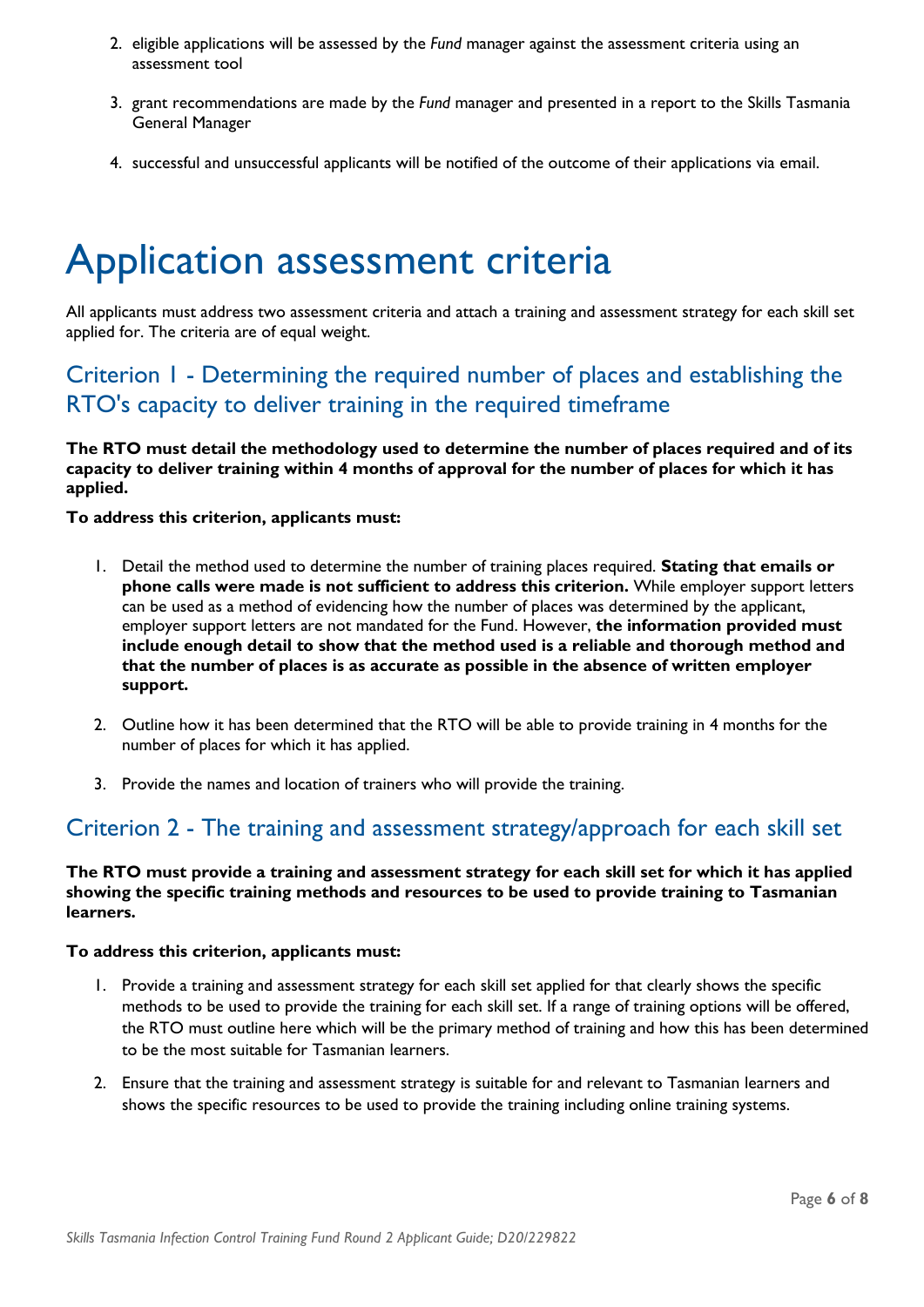### <span id="page-6-0"></span>Number of places per skill set per region

Page 2 of the SmartyGrants application requires the applicant to identify which skill sets are required, the local government region of the learner's workplace and the number of places per skill set to be delivered.

While it is accepted that the exact number per region may not be known at the time of application, it is expected that the applicant has used a method of determining the number of places required that is reliable and thorough and that the number of places is as accurate as possible in the absence of written employer support.

## <span id="page-6-1"></span>What happens if an application is approved?

Successful applicants will be notified as soon as possible if their application has been approved. This notification will be provided via email to the person nominated in the application as the contact person.

Successful applicants will enter into an agreement with the Department of State Growth. This agreement is a schedule to the Department of State Growth (Skills Tasmania) Agreement for all Programs.

The names of successful applicants and the skill set/s for which they have been approved will be published on the Skills Tasmania website.

#### <span id="page-6-2"></span>What are the responsibilities of successful applicants?

Successful applicants are required to report activity through their regular AVETMISS data reporting.

Skills Tasmania reserves the right to request evidence of training provided to learners at any stage during or after the training has been provided.

Evidence provided to show that training has been provided to individuals must meet the following criteria:

- how, where, when, by whom and with which learners the training was conducted
- the specific methods and resources used to train
- the skill set to which the training relates.

RTOs unable to provide sufficient evidence of training may be required to repay any funds paid.

## <span id="page-6-3"></span>What happens if an application is not approved?

Unsuccessful applicants will be notified via email that their application is unsuccessful.

The email will contain the reasons for the decision.